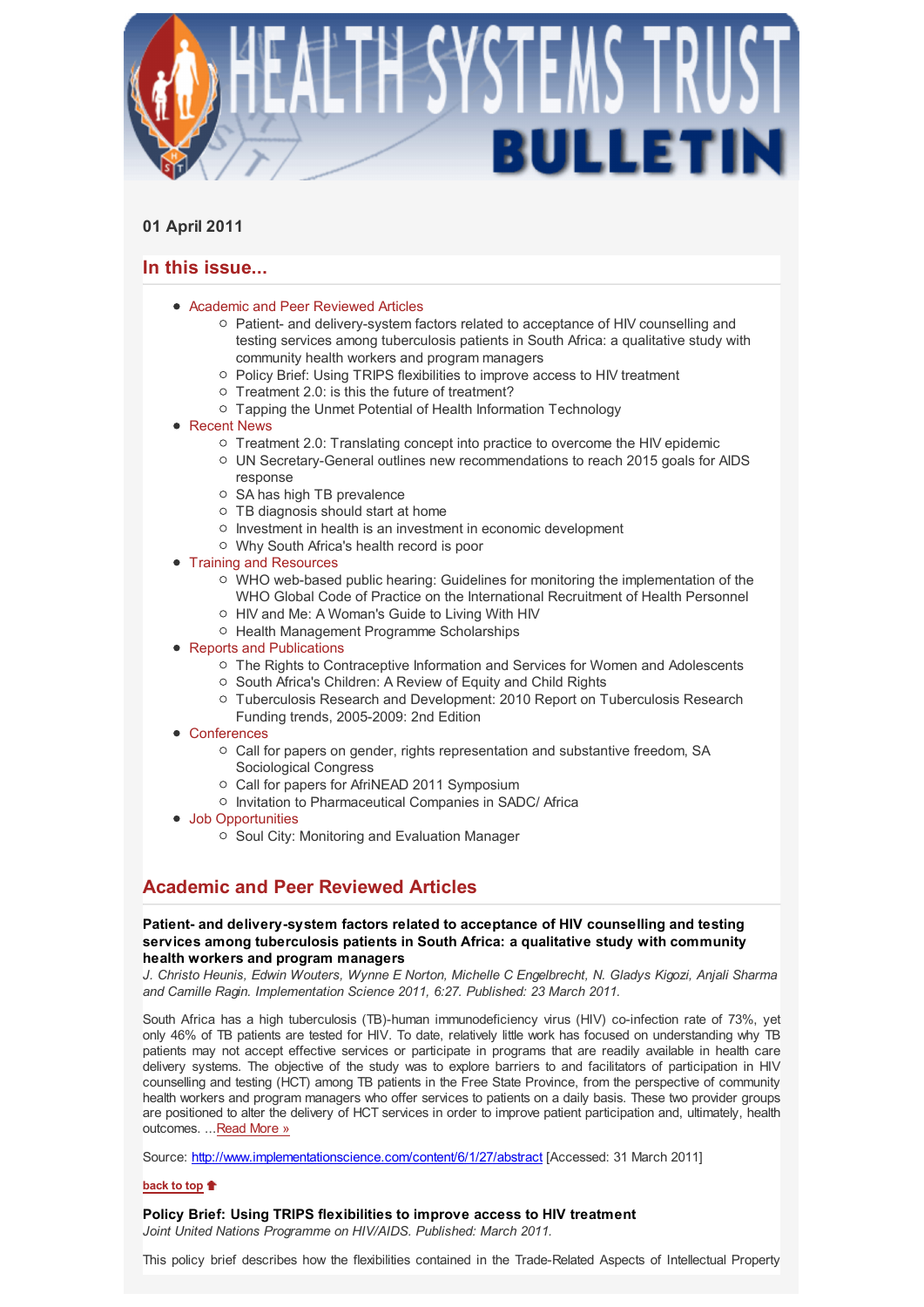Rights (TRIPS) Agreement and reaffirmed by the Doha Declaration provide important opportunities for World Trade Organization (WTO) Members to reduce prices and expand access to HIV medicines. The document highlights that despite progress, nearly 10 million of the estimated 15 million people needing antiretroviral therapy are without access to treatment, making it critical to accelerate programme delivery to reach universal access goals. The average price paid for second-line regimens continues to be high in both low- and middle income countries in all regions. Despite the opportunities provided by TRIPS flexibilities, many countries have yet to amend their laws to incorporate optimally the flexibilities, which is a precondition for their use....Read More »

Source: http://www.eldis.org/cf/rdr/?doc=57780 [approx. 275 Kb] [Accessed: 31 March 2011]

#### **back to top**

#### **Treatment 2.0: is this the future of treatment?**

*Joint United Nations Programme on HIV/AIDS. Published: 2010.*

This publication presents 'the Treatment 2.0 platform', a simplified HIV treatment approach to scale up efforts around global coverage of HIV antiretroviral therapy and achieve the goal of universal access to HIV prevention, care and support. Studies show that a reduction in new HIV infections of up to a third could be achieved globally if there is a radical overhaul of the way that the world provides antiretroviral therapy and if global leaders meet their commitments of ensuring that all people in need of treatment are on it. This document argues that, in an effort to maximise the value of antiretroviral therapy, a radically simplified approach is needed.....Read More »

Source: http://www.eldis.org/cf/rdr/?doc=57734 [approx. 206 Kb] [Accessed: 31 March 2011]

#### **back to top**

### **Tapping the Unmet Potential of Health Information Technology**

*Ann S. O'Malley. N Engl J Med 2011, 364:1090-1091. Published: 24 March 2011.*

Health information technology (HIT) holds promise for facilitating vast improvements in care and, ultimately, in the health of Americans, but achieving that potential remains a daunting task. A recent article in the Los Angeles Times described the new phenomenon of hiring computer-savvy undergraduate "scribes" to take notes for physicians during patient encounters and enter the information into electronic health records (EHRs) — a practice that suggests how far we must go to develop EHRs that clinicians will embrace. Of course, the most highly trained professional in the room need not be the one to enter data into the computer, especially during an emergency, but the perceived need for scribes and providers' experiences using EHRs raise important questions about both the efficiency of care processes and the usability of current EHRs...Read More »

Source: http://www.nejm.org/doi/full/10.1056/NEJMp1011227 [Accessed: 31 March 2011]

**back to top**

## **Recent News**

#### **Treatment 2.0: Translating concept into practice to overcome the HIV epidemic** *UNAIDS. Published: 24 March 2011.*

How to translate the concept of Treatment 2.0 into practice was the topic of discussion at a seminar co-organized by UNAIDS and the World Health Organization (WHO) on 18 March at UNAIDS Headquarters in Geneva. Staff members from both organizations participated in the event together with colleagues from the Global Fund, the International AIDS Society and UNITAID. Treatment 2.0 is a concept launched in November 2010 by UNAIDS and WHO that calls for a radically simplified treatment platform. Its viability and implementation at country level will determine the level of success in the response to HIV in the coming years...Read More »

Source: http://www.unaids.org/en/resources/presscentre/featurestories/2011/march/20110324treatmentseminar/ [Accessed: 29 March 2011]

#### **back to top**

### **UN Secretary-General outlines new recommendations to reach 2015 goals for AIDS response** *UNAIDS. Published: 31 March 2011.*

In lead-up to June High Level Meeting, progress report presents overview of efforts needed to help countries achieve universal access to HIV services and zero new HIV infections, discrimination and AIDS-related deaths.... Read More »

#### Source:

http://www.unaids.org/en/resources/presscentre/pressreleaseandstatementarchive/2011/march /20110331prsgreport/ [Accessed: 31 March 2011]

#### **back to top**

### **SA has high TB prevalence**

*Nivashni Nair. Times Live. Published: 25 March 2011.*

Anyone who believes the Department of Health is exaggerating the problem of Aids and tuberculosis is living in a "fool's paradise", Health Minister Aaron Motsoaledi said yesterday. South Africa ranks highest on the list of 22 high-burden TB countries, Motsoaledi said in Durban, on World TB Day...Read More »

Source: http://www.timeslive.co.za/specialreports/hivaids/article986588.ece/SA-has-high-TB-prevalence [Accessed: 29 March 2011]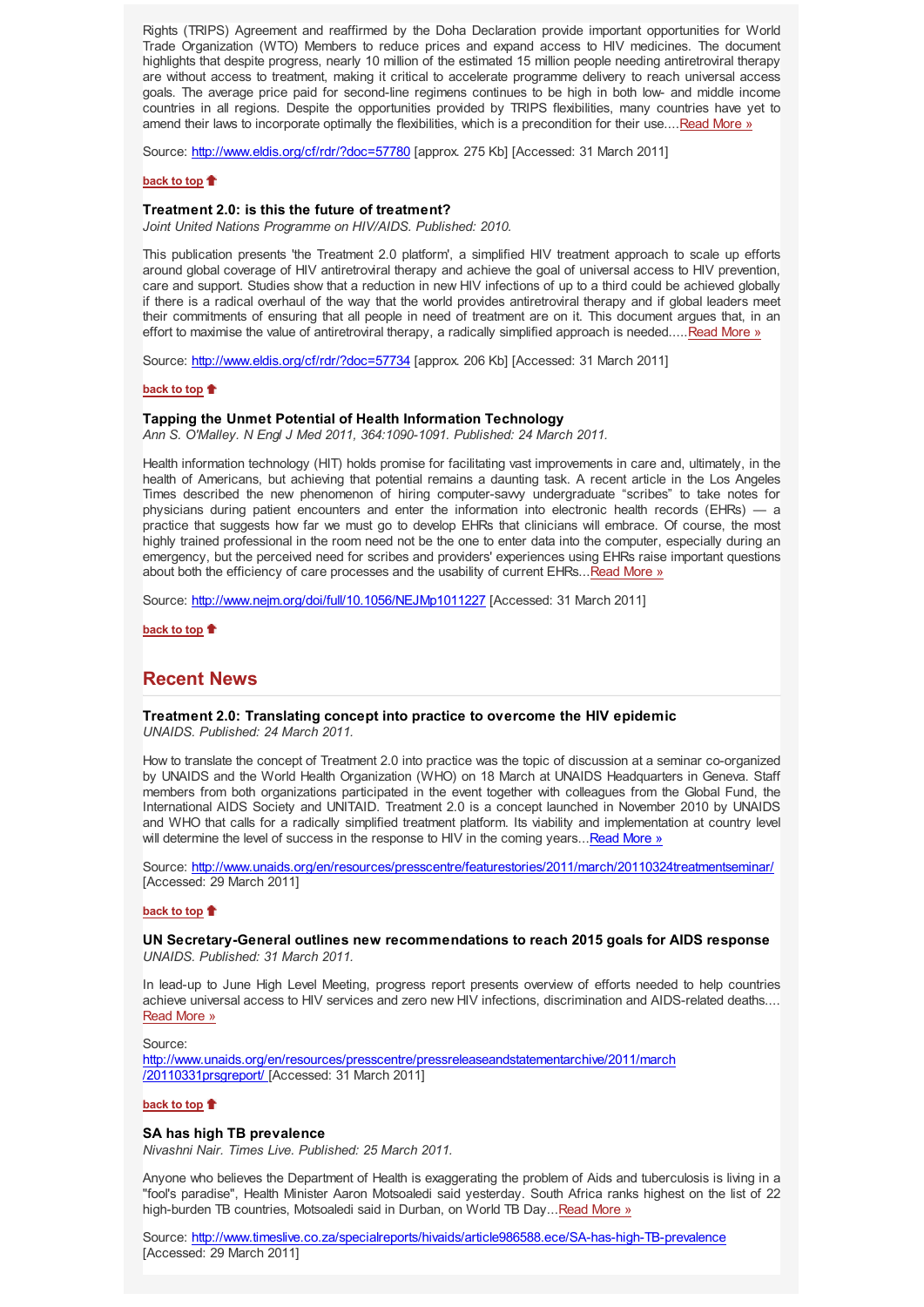#### **back to top**

#### **TB diagnosis should start at home**

*Lesley Odendal. Mail&Guardian. Published: 28 March 2011.*

In South Africa the detection of tuberculosis (TB) has mostly been limited to passive case-finding, which is when individuals with symptoms are diagnosed after consulting a health practitioner. But because TB is an airborne disease it is vital that all those who are infected are diagnosed and put on treatment as soon as possible to avoid further transmission...Read More »

Source: http://mg.co.za/article/2011-03-28-tb-diagnosis-should-start-at-home/ [Accessed: 29 March 2011]

#### **back to top**

#### **Investment in health is an investment in economic development**

*UNAIDS. Published: 29 March 2011.*

African Ministers of Finance and Health came together in Addis Ababa on 29 March 2011 for a high level panel discussion to explore new ways of investing in health. The panel, entitled "More health for money and more money for health", was part of the 4th Joint Annual Meetings of the African Union Conference of Ministers of Economy and Finance and the East and Central Africa Conference of African Ministers of Finance, Planning, and Economic Development....Read More »

Source: http://www.unaids.org/en/resources/presscentre/featurestories/2011/march/20110329aethiopia/

### **back to top**

#### **Why South Africa's health record is poor**

*Mail&Guardian. Published: 28 March 2011.*

Despite the fact that South Africa spends a higher proportion of its Gross Domestic Product (GDP) on health than any other country in Africa, its health record compares badly against those of many poor African countries. "As a country we spend 8,7% of our GDP on health in both the public and private sectors, yet we have little to show for it compared with many countries that are a great deal poorer than us and spend much less on health," says Daisy Mafubelu, chairman of the organising committee for the Department of Health's upcoming Nursing Summit in Sandton from 5 to 7 April.... Read More »

Source: http://www.mg.co.za/article/2011-03-28-why-south-africas-health-record-is-poor/ [Accessed: 29 March 2011]

#### **back to top**

## **Training and Resources**

**WHO web-based public hearing: Guidelines for monitoring the implementation of the WHO Global Code of Practice on the International Recruitment of Health Personnel** *Joint United Nations Programme on HIV/AIDS (2010)*

All persons concerned with the international recruitment of health personnel are invited to contribute to this web-based public hearing on the draft Guidelines - Member States, health workers, recruiters, employers, academic and research institutions, health professional organizations, and any relevant sub regional, regional and international organizations, whether governmental or nongovernmental. WHO invites you to contribute to this public hearing on the draft Guidelines and kindly requests you to disseminate this call for contributions among your relevant contacts and networks.

The web-based public hearing and the draft Guidelines can be accessed at http://www.who.int/hrh/migration /code/hearing/en/index.html

**back to top**

## **Reports and Publications**

### **The Rights to Contraceptive Information and Services for Women and Adolescents** *UNFPA and the Center for Reproductive Rights. Published: 2011*

This briefing paper examines the right to access contraceptive information and services for women and adolescents. It provides practical guidance for activists, scholars, UN agencies, non-governmental organizations, governments and other actors working in the area of sexual and reproductive health to integrate human rights into programmes and policies on contraceptive information and services....Click Here for Full Report »

Source: http://www.unfpa.org/public/site/global/lang/en/pid/7267

### **back to top**

### **South Africa's Children: A Review of Equity and Child Rights**

*South African Human Rights Commission and UNICEF*

The Report acknowledges the significant progress South Africa has made in fulfilling the rights of children. The country has one of the most progressive constitutions in the world, and a system of laws and policies has been put in place to ensure basic support for children. The delivery of essential services has been expanded in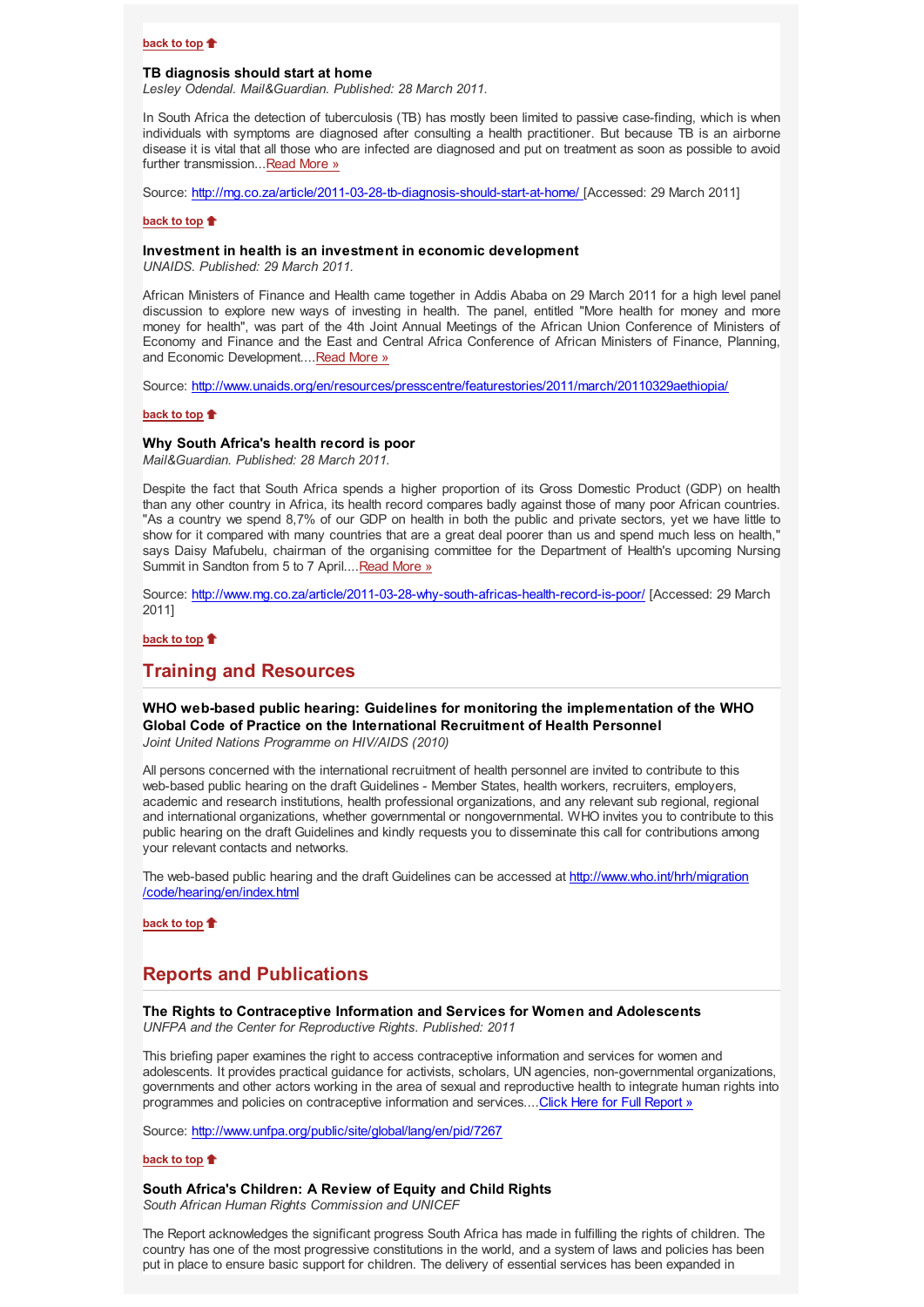significant ways to all groups of society since the end of apartheid. Yet, inequities in access to the essentials of life still exist, affecting in very strong ways how children access the opportunities that the country has for the fulfilment of their rights. For example, compared to a child growing up in the richest income quintile, a child in the poorest quintile is two times less likely to have access to adequate sanitation and water; two times less likely to be exposed to early childhood development programmes; three times less likely to complete secondary education; seventeen times more likely to experience hunger; and twenty-five times less likely to be covered by a medical scheme...Click Here for Full Report »

Source: http://www.unicef.org/southafrica/resources\_5237.html

### **back to top**

### **Tuberculosis Research and Development: 2010 Report on Tuberculosis Research Funding trends, 2005-2009: 2nd Edition**

*Eleonora Jimenez. Treatment Action Fund. Published: 2011*

This is the 2nd Edition of the Stop TB Partnership and Treatment Action Group's 2010 report on funding trends for tuberculosis (TB) research and development (R&D) from the baseline year 2005 through 2009, the last year for which full data is available. Updates to this report include new and corrected information from product development partnerships (PDPs) such as Aeras, FIND, TB Alliance, TBVAC and TBVI, as well as revised data from the German Federal Ministry of Education and Research (BMBF)...Click Here for Full Report »

Source: http://www.treatmentactiongroup.org/publication.aspx?id=4450

**back to top**

## **Conferences**

#### **Call for papers on gender, rights representation and substantive freedom, SA Sociological Congress**

*University of Pretoria Date: 10 to 13 July 2011*

Gender, Rights Representation and Substantive Freedom is the theme of the South African Sociological Congress this year. It is to be held at the University of Pretoria from 10 to 13 July 2011. There are working groups on health, development and other topics. The deadline for abstract submission is 20 May 2011. There are discounted rates available and full-time students qualify for a special rate.

More information on the Congress is available at www.up.ac.za/sociology-sasa2011. More information on the call for papers: http://bit.ly/gSukVO

### **back to top**

#### **Call for papers for AfriNEAD 2011 Symposium**

*Elephant Hills Resort, Victoria Falls, Zimbabwe Date: 28 - 30 November 2011*

The 2011 AfriNEAD Symposium will be held from 28 to 30 November 2011 at The Elephant Hills Hotel, Victoria Falls, Zimbabwe. The theme for the conference is "Building Communities of Trust: Evidence-to-Action on Disability Research". Participants are invited to submit original abstracts for oral and poster presentations. Papers submitted should relate to the theme and commissions, where the term "evidence" relates to objective data that could be used to unlock and influence the process of realising the rights of people with disabilities. Please visit the website at www.afrinead.org for details and to submit your papers. Please note that the closing date for submissions is 30 April 2011.

More information: http://www.afrinead.org/index.php?option=com\_content&view=article&id=143:afrineadsymposium-2011-1st-call-for-papers&catid=3:archives&Itemid=17

#### **back to top**

#### **Invitation to Pharmaceutical Companies in SADC/ Africa**

*Strand Tower Hotel in Cape Town, South Africa Date: 4 April 2011, 09h00 to 14h00. Registration will be open from 08h00 to 09h00*

TThe Southern African Generic Medicines Association (SAGMA), is a membership based organisation committed to the creation of a vibrant and self-sustaining generic and pharmaceutical manufacturing industry in the Southern African Development Community (SADC). Through its members SAGMA aims to achieve self-sufficiency and reliability in the local production and provision of affordable, efficacious, quality generic medicines in the SADC. On the occasion of its public launch, the board of the SAGMA together with the United Nations Industrial Development Organization (UNIDO), are delighted to invite you to a half day conference entitled: "The African Union's Pharmaceutical Manufacturing Plan for Africa – Pipe dream or Panacea".

If you need more information, please feel free to contact Tsungi Moyo on sagmaoffice@gmail.com or visit the SAGMA website www.sagma.net

**back to top**